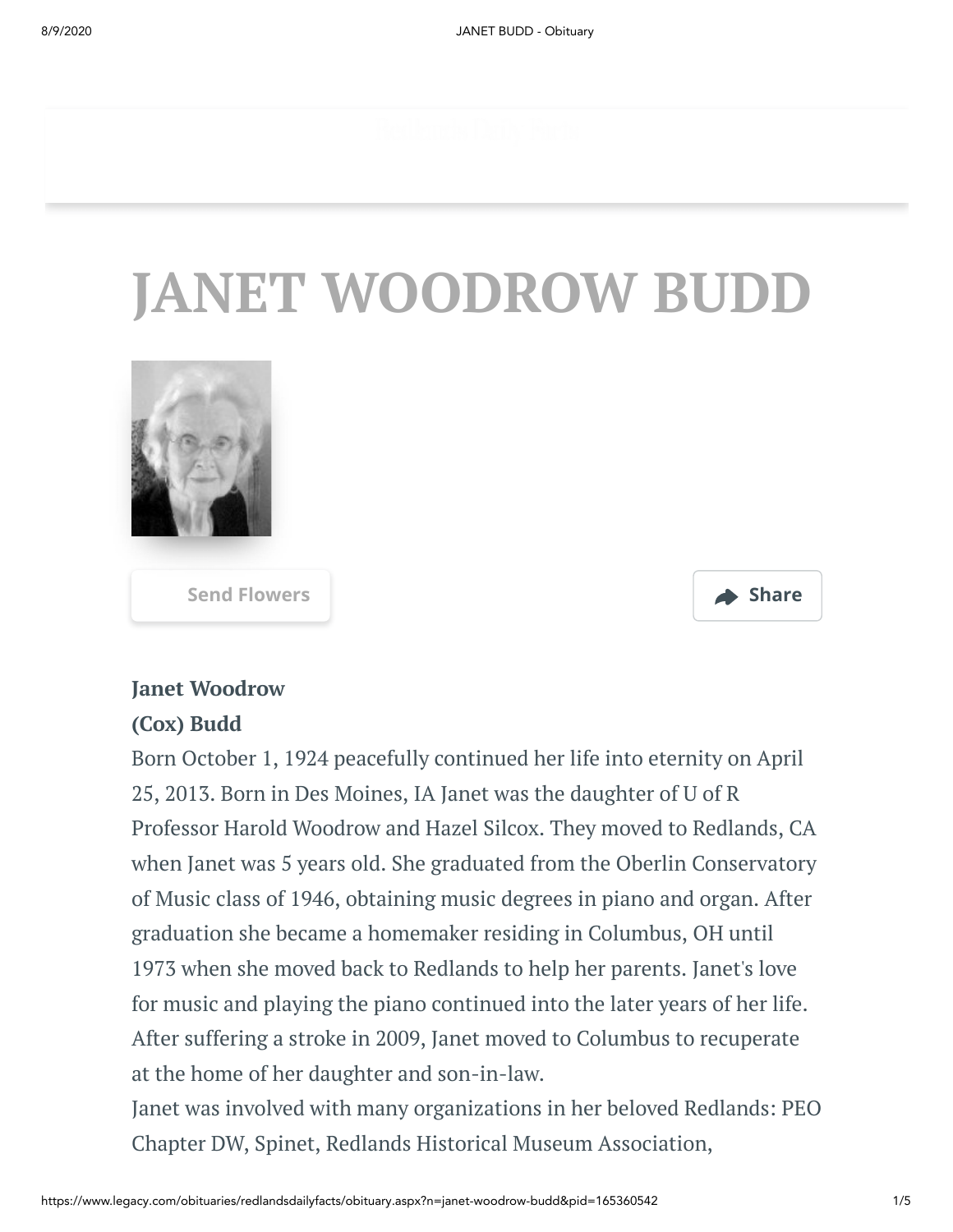#### 8/9/2020 JANET BUDD - Obituary

Contemporary Club, Redlands Art Association and Plymouth Village Associates. She was a member of the First Baptist Church of Redlands since childhood.

Janet is survived by son Jeffrey (Christi) Cox of Ithaca, NY, daughter Jennifer (Robert) McGonigle of Columbus, OH, step-sons Michael Budd of Costa Mesa, CA and Jeff Budd of Sitka, AK, grandchildren Aaron (Leeann) McGonigle, Amy Maldonado both of Columbus, and Benji Cox of Los Angeles along with 7 great-grandchildren, sister-in-law Velva Woodrow of Yucaipa, nephew Jerry (Sherry) Woodrow of Redlands, niece Linda (Larry) Kilday of Yucaipa, several great nieces and nephews and many longtime friends in Redlands. Janet is preceded in death by her parents, husbands Elmer M. Cox DDS and Col. Hyme Budd (ret.), grandson Adam McGonigle, brother Roger Woodrow and nephew Jim Woodrow. A Memorial Service will be held at the First Baptist Church of Redlands, 51 W. Olive Ave., Saturday, June 22 at 11:00 a.m.

To Plant Memorial Trees in memory, please visit our [Sympathy](https://sympathy.legacy.com/en-us/funeral-flowers/name/janet-budd-funeral-flowers/p165360542/?affiliateId=1383&pm=240) Store.

Published in Redlands Daily Facts on Jun. 16, 2013.

**BUDD Pages** [See more records on Ancestry](https://adclick.g.doubleclick.net/pcs/click?xai=AKAOjsvxkreEvktWqxpzNEppeDAoFzeluv_MFwBS3W_yELRhv7A7m_9idWy93aKQPPBIB1caoee63rxS0dcoC_ji65vCl0yNNa6V6wJO7udKiS2kc9v2tLzzEdpOy8b_3RYC2ir7Jc-vD7D7584Ufy0VBqXgGlg9QP0L9dK_bo-6Z75trq5WfCDBc3EX5DSxaaQUZhXiFK7uufefP5_e4j31w4uMcOME2SVpo1g7eqRdnUWXTUFmGE-1FKsQwx7jgteegMgV9scatQFNN1yOjEKCGrb2jaw7JDmfxKOPDSoTKOIH5lHS6ofFzA&sig=Cg0ArKJSzNaSKHCpQSEpEAE&urlfix=1&adurl=https://prf.hn/click/camref:1101l3yjc/adref:77841/destination:https://www.ancestry.com/cs/partner-records%3FflowId%3DpartnersBirth%26gsfn%3DJANET%26gsln%3DBUDD)

#### **MEMORIES & CO N DOLE N CES**

What would you like to say about JANET?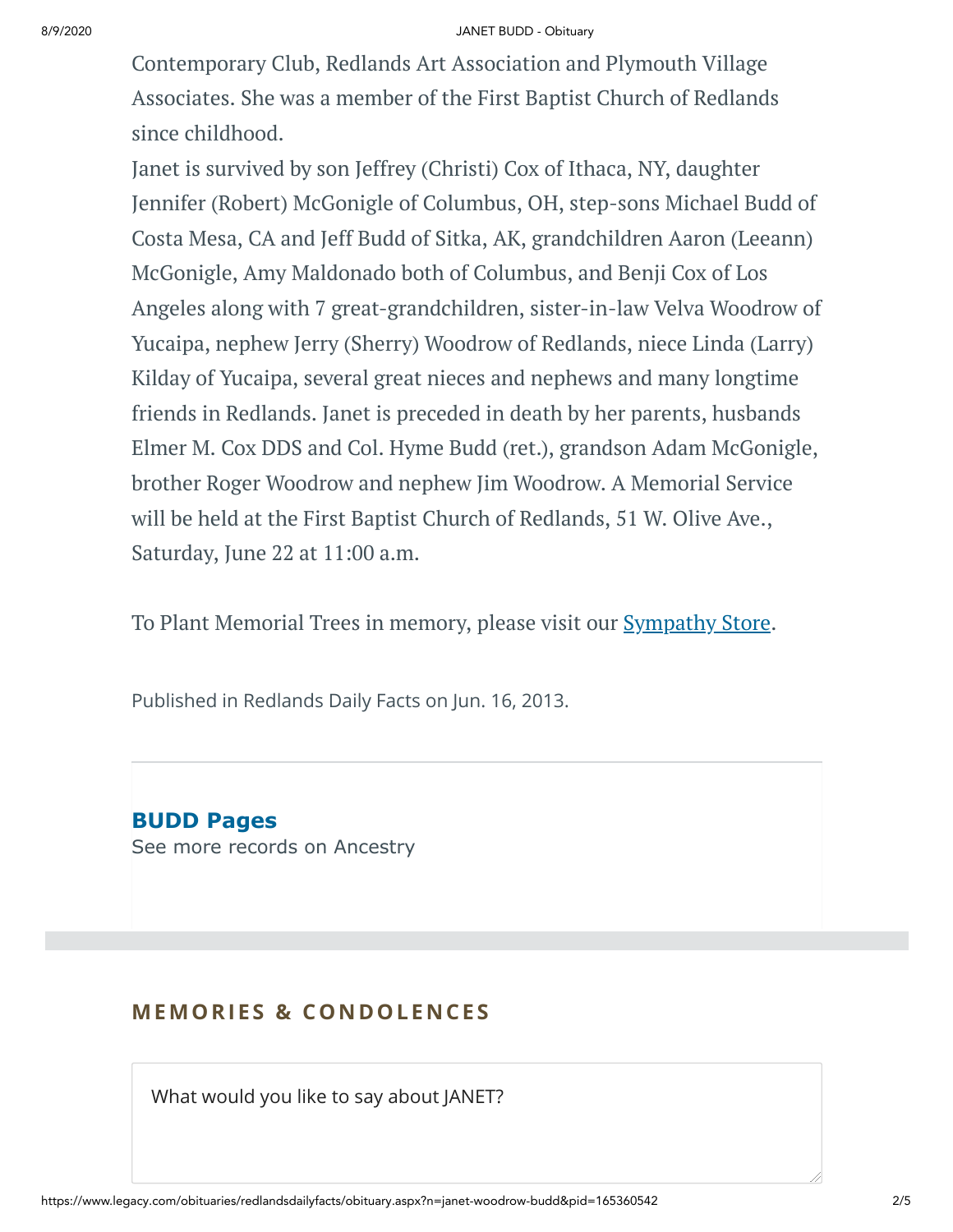Not sure what to say?  $\blacktriangleright$ 

Add a photo

Your Name

Your Email Address

Your Relationship

 $\boxdot$  Get email updates for this page

#### **Add Memory**

[Posting Guidelines](https://www.legacy.com/guestbooks/posting-guidelines.aspx?n=JANET-BUDD&pid=165360542) | [FAQ](https://www.legacy.com/guestbooks/faq.aspx?n=JANET-BUDD&pid=165360542)

#### **2 entries**

June 17, 2013

GG, as we grandchildren and great granchildren called her, will be sorely missed, always loved and never forgotten. This Budd was truly for all of us.

#### **Aaron McGonigle**

### June 16, 2013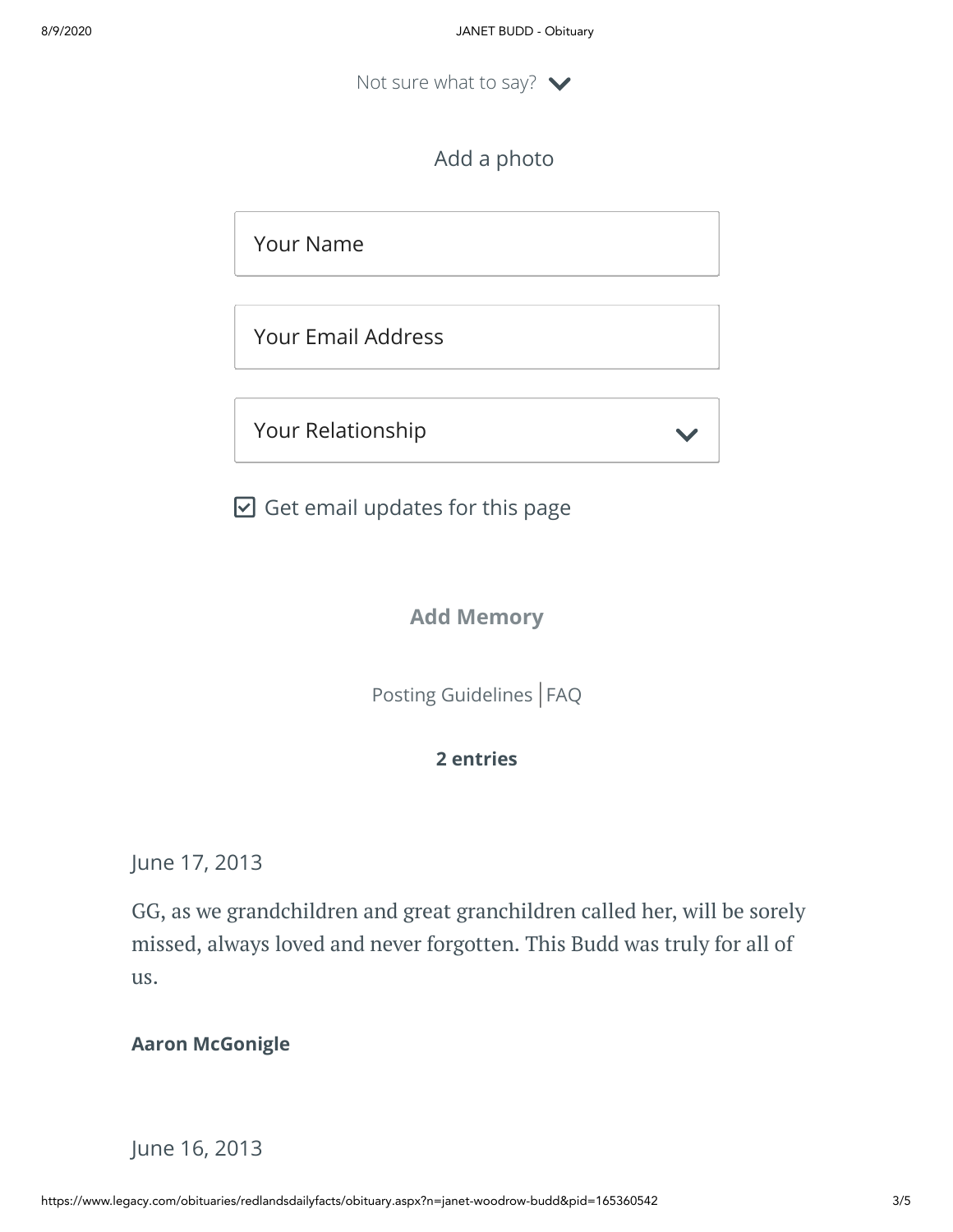Am sad to learn of the passing of dear Jan...

Was a friend of hers and Col. Budd back in the middle to late 1970s when I attended U of R.

I so enjoyed my visits with them at their home. Nottingham Drive if I remember correctly.

Both were such nice people.

Jan and Col. Budd are reunited now. I will never forget them.

My heartfelt sympathy to family and friends.

#### **David Packer**

## **INVITE OTHERS TO ADD MEMORIES**

Share to let others add their own memories and condolences



### **ADVICE & SUPPORT**

**[The Five Stages of Grief](https://www.legacy.com/news/advice-and-support/article/the-five-stages-of-grief)**

**[Sympathy Advice](https://www.legacy.com/news/advice-and-support/article/sympathy-and-condolence-advice)**

**[What Is a Eulogy?](https://www.legacy.com/news/advice-and-support/article/what-is-a-eulogy)**

**[Funeral Flower Etiquette](https://sympathy.legacy.com//en-us/funeral-flowers/article/funeral-flower-etiquette/)**

[View All Advice & Support Articles](http://www.legacy.com/news/advice-and-support)